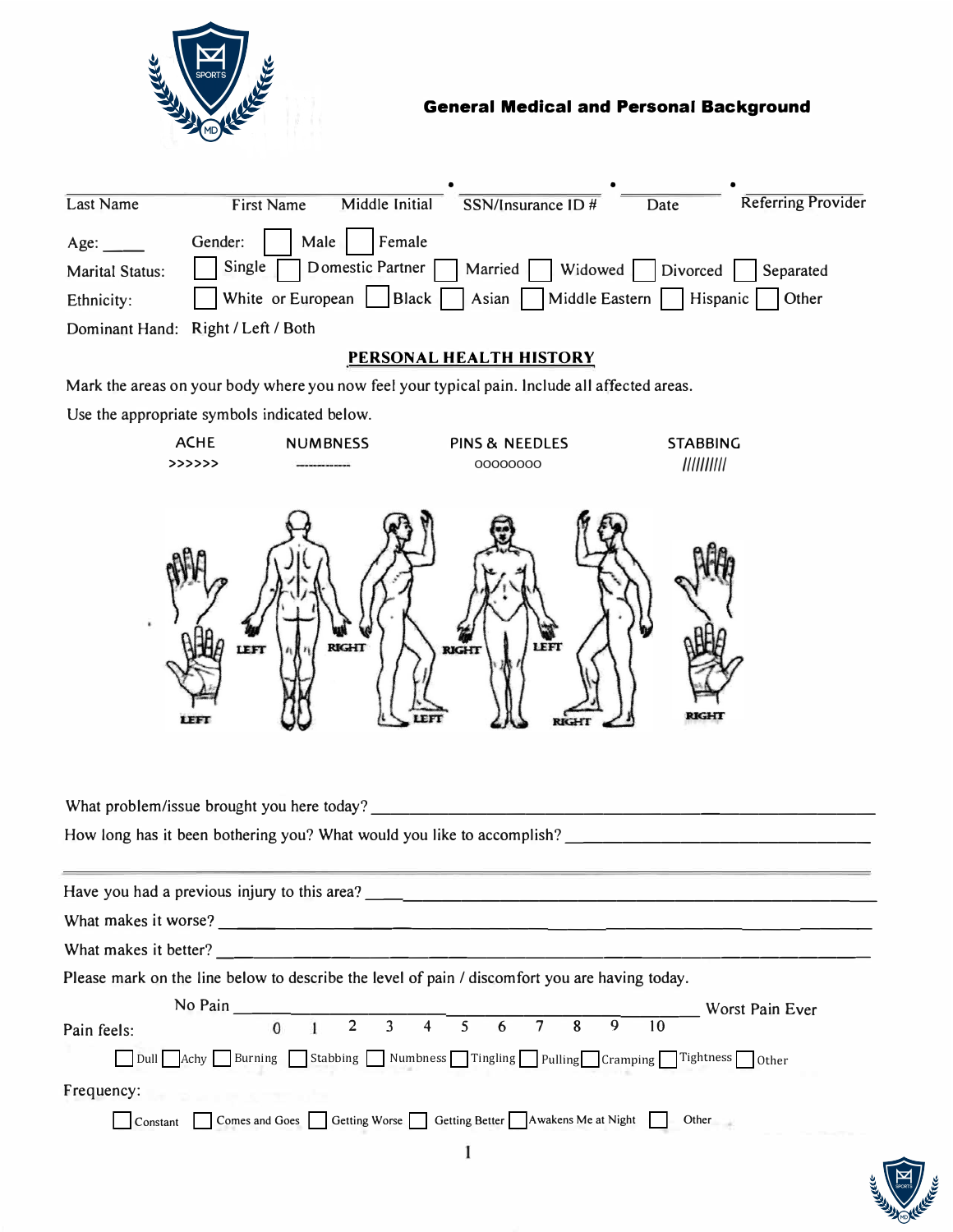|                                                                                                                                                                                                                                                                                                                                                                                   | Which of the following have you had for your low back/mid-back/neck? |                                                                                                                                                                                                                                                                                                                                                                                 |               |                   |               | Did the treatment make you:                                                                                      |       |  |  |
|-----------------------------------------------------------------------------------------------------------------------------------------------------------------------------------------------------------------------------------------------------------------------------------------------------------------------------------------------------------------------------------|----------------------------------------------------------------------|---------------------------------------------------------------------------------------------------------------------------------------------------------------------------------------------------------------------------------------------------------------------------------------------------------------------------------------------------------------------------------|---------------|-------------------|---------------|------------------------------------------------------------------------------------------------------------------|-------|--|--|
|                                                                                                                                                                                                                                                                                                                                                                                   | <b>Low Back</b>                                                      | Mid-Back                                                                                                                                                                                                                                                                                                                                                                        | <b>Neck</b>   | <b>Other</b>      | <b>Better</b> | <b>No Change</b>                                                                                                 | Worse |  |  |
| Physical Therapy                                                                                                                                                                                                                                                                                                                                                                  |                                                                      |                                                                                                                                                                                                                                                                                                                                                                                 |               |                   |               |                                                                                                                  |       |  |  |
| Occupational Therapy                                                                                                                                                                                                                                                                                                                                                              |                                                                      |                                                                                                                                                                                                                                                                                                                                                                                 |               |                   |               |                                                                                                                  |       |  |  |
| Chiropractic/Osteopathic                                                                                                                                                                                                                                                                                                                                                          |                                                                      |                                                                                                                                                                                                                                                                                                                                                                                 |               |                   |               |                                                                                                                  |       |  |  |
| Massage                                                                                                                                                                                                                                                                                                                                                                           |                                                                      |                                                                                                                                                                                                                                                                                                                                                                                 |               |                   |               |                                                                                                                  |       |  |  |
| <b>Brace</b>                                                                                                                                                                                                                                                                                                                                                                      |                                                                      |                                                                                                                                                                                                                                                                                                                                                                                 |               |                   |               |                                                                                                                  |       |  |  |
| <b>Biofeedback</b>                                                                                                                                                                                                                                                                                                                                                                |                                                                      |                                                                                                                                                                                                                                                                                                                                                                                 |               |                   |               |                                                                                                                  |       |  |  |
| Acupuncture                                                                                                                                                                                                                                                                                                                                                                       |                                                                      |                                                                                                                                                                                                                                                                                                                                                                                 |               |                   |               |                                                                                                                  |       |  |  |
| Herbs                                                                                                                                                                                                                                                                                                                                                                             |                                                                      |                                                                                                                                                                                                                                                                                                                                                                                 |               |                   |               |                                                                                                                  |       |  |  |
| Injections:                                                                                                                                                                                                                                                                                                                                                                       |                                                                      |                                                                                                                                                                                                                                                                                                                                                                                 |               |                   |               |                                                                                                                  |       |  |  |
| <b>Trigger Point</b>                                                                                                                                                                                                                                                                                                                                                              |                                                                      |                                                                                                                                                                                                                                                                                                                                                                                 |               |                   |               |                                                                                                                  |       |  |  |
| Epidural/Facet                                                                                                                                                                                                                                                                                                                                                                    |                                                                      |                                                                                                                                                                                                                                                                                                                                                                                 |               |                   |               |                                                                                                                  |       |  |  |
| Nerve Root                                                                                                                                                                                                                                                                                                                                                                        |                                                                      |                                                                                                                                                                                                                                                                                                                                                                                 |               |                   |               |                                                                                                                  |       |  |  |
| Regular X-rays                                                                                                                                                                                                                                                                                                                                                                    |                                                                      |                                                                                                                                                                                                                                                                                                                                                                                 |               |                   |               |                                                                                                                  |       |  |  |
| <b>MRI</b> Scan                                                                                                                                                                                                                                                                                                                                                                   |                                                                      |                                                                                                                                                                                                                                                                                                                                                                                 |               |                   |               |                                                                                                                  |       |  |  |
| Myelogram                                                                                                                                                                                                                                                                                                                                                                         |                                                                      |                                                                                                                                                                                                                                                                                                                                                                                 |               |                   |               | <b>Patient Label Here</b>                                                                                        |       |  |  |
| CT Scan                                                                                                                                                                                                                                                                                                                                                                           |                                                                      |                                                                                                                                                                                                                                                                                                                                                                                 |               |                   |               |                                                                                                                  |       |  |  |
| <b>Bone Scan</b>                                                                                                                                                                                                                                                                                                                                                                  |                                                                      |                                                                                                                                                                                                                                                                                                                                                                                 |               |                   |               |                                                                                                                  |       |  |  |
| <b>EMG/NCV</b>                                                                                                                                                                                                                                                                                                                                                                    |                                                                      |                                                                                                                                                                                                                                                                                                                                                                                 |               |                   |               |                                                                                                                  |       |  |  |
| the appropriate number to indicate the extent that you are troubled by the following:<br>Anxiety<br>Depression<br>Irritability<br>$\Box$ Yes $\Box$ No   Was this a problem for you prior to having the pain for which you are seeing us today?<br>$\Box$ Yes $ \Box$ No   If so, is it worse since developing this pain?<br>$\Box$ Yes<br>$\Box$ No  <br>$\Box$ Yes<br>$\Box$ No | <b>NONE</b>                                                          | $\Box 0 \Box 1 \Box 2 \Box 3 \Box 4 \Box 5 \Box 6 \Box 7 \Box 8 \Box 9 \Box 10$<br>$\Box 0 \Box 1 \Box 2 \Box 3 \Box 4 \Box 5 \Box 6 \Box 7 \Box 8 \Box 9 \Box 10$<br>$\Box 0 \Box 1 \Box 2 \Box 3 \Box 4 \Box 5 \Box 6 \Box 7 \Box 8 \Box 9 \Box 10$<br>Do you currently take medication for anxiety or depression?<br>Have you received counseling for anxiety or depression? | <b>SEVERE</b> |                   |               |                                                                                                                  |       |  |  |
| Please specify: ____                                                                                                                                                                                                                                                                                                                                                              |                                                                      |                                                                                                                                                                                                                                                                                                                                                                                 |               |                   |               | Do you have a history of psychological disease? (ie: ADD, Obsessive Compulsive Disorder, Bipolar, Schizophrenia) |       |  |  |
|                                                                                                                                                                                                                                                                                                                                                                                   |                                                                      |                                                                                                                                                                                                                                                                                                                                                                                 |               |                   |               |                                                                                                                  |       |  |  |
| <b>MEDICATION</b>                                                                                                                                                                                                                                                                                                                                                                 |                                                                      | <b>REACTION</b>                                                                                                                                                                                                                                                                                                                                                                 |               | <b>MEDICATION</b> |               | <b>REACTION</b>                                                                                                  |       |  |  |
| $\Box$ Yes $\Box$ No  <br><b>PRIOR MEDICAL HISTORY</b><br>List ALL allergies to medications:                                                                                                                                                                                                                                                                                      |                                                                      |                                                                                                                                                                                                                                                                                                                                                                                 |               |                   |               |                                                                                                                  |       |  |  |
| List ALL medications (prescription and non-prescription) you currently take:                                                                                                                                                                                                                                                                                                      |                                                                      |                                                                                                                                                                                                                                                                                                                                                                                 |               |                   |               |                                                                                                                  |       |  |  |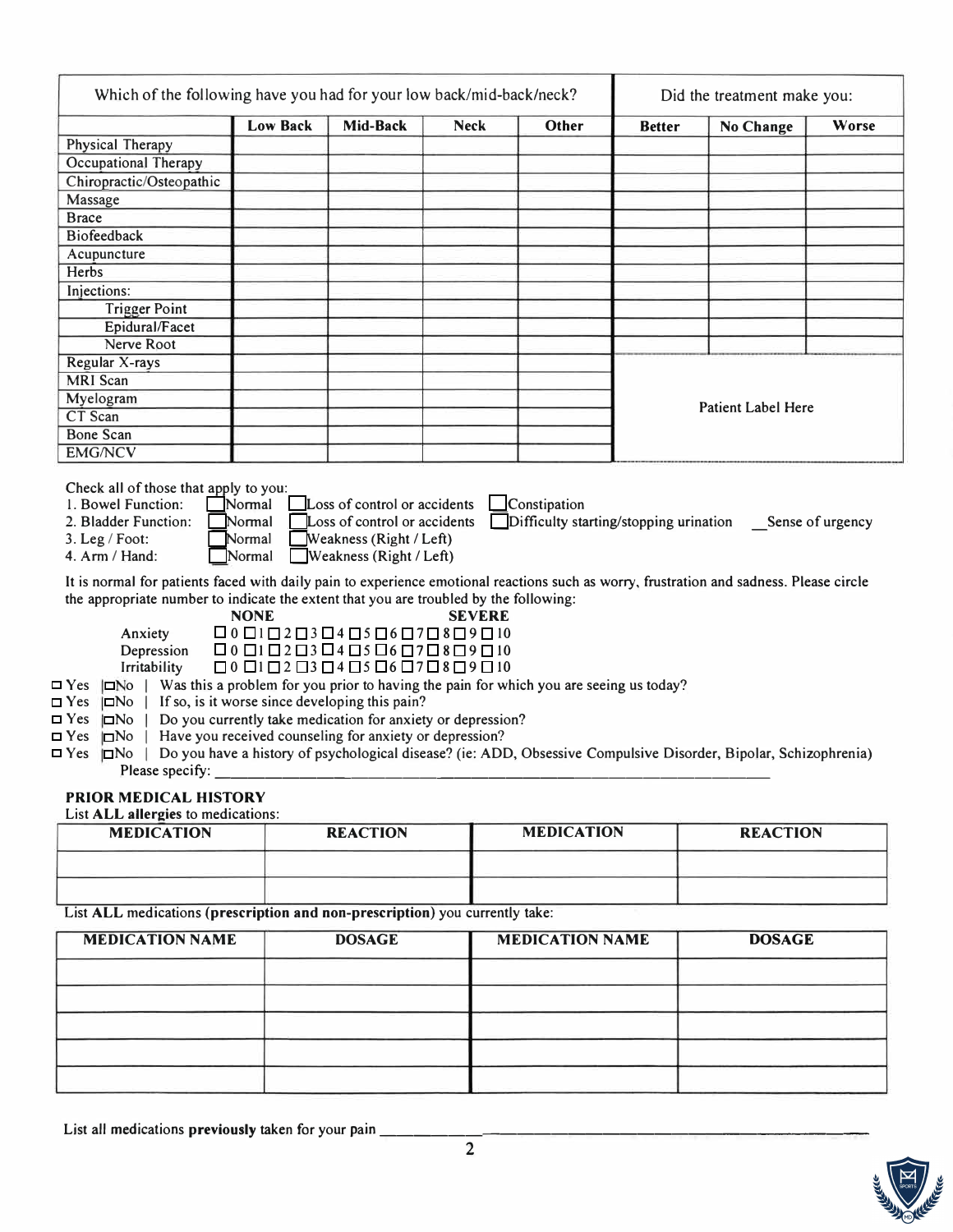| <b>Gastrointestinal:</b> $\square$ Do you have ulcers? $\square$ Yes $\square$ No                                                           |                                                                                                                                   | Has your ulcer bled?                | $\Box$ Yes $\Box$ No                             |
|---------------------------------------------------------------------------------------------------------------------------------------------|-----------------------------------------------------------------------------------------------------------------------------------|-------------------------------------|--------------------------------------------------|
| $\Box$ Do you have reflux, hiatal hernia or GERD?                                                                                           |                                                                                                                                   | $\Box$ Yes $\Box$ No                |                                                  |
| Alcohol / Drugs: What is your approximate weekly use of alcoholic beverages?                                                                |                                                                                                                                   |                                     |                                                  |
| $\Box$ I don't drink alcohol                                                                                                                |                                                                                                                                   |                                     |                                                  |
| $\Box$ Less than 1-2 drinks a week                                                                                                          |                                                                                                                                   |                                     |                                                  |
| $\square$ 3-6 drinks a week                                                                                                                 |                                                                                                                                   |                                     |                                                  |
| $\Box$ Drink some alcohol on a daily basis                                                                                                  |                                                                                                                                   |                                     |                                                  |
| Have you or a parent ever had a problem with:                                                                                               |                                                                                                                                   |                                     |                                                  |
| Alcoholism:<br>$\Box$ Parent<br>$\Box$ You                                                                                                  | $\Box$ No $\bullet$ Drug Abuse:                                                                                                   | $\Box$ You<br>$\Box$ Parent         | $\square$ No                                     |
| Tobacco: What is your approximate daily use of tobacco?                                                                                     |                                                                                                                                   |                                     |                                                  |
| $\Box$ I don't smoke<br>$\Box$ 1 pack per day                                                                                               | $\Box$ More than 2 packs per day                                                                                                  |                                     |                                                  |
| $\Box$ 1/2 pack per day $\Box$ 1-2 packs per day                                                                                            |                                                                                                                                   |                                     |                                                  |
| <b>OB/GYN: (Women Only)</b>                                                                                                                 |                                                                                                                                   |                                     |                                                  |
| Date of last menstruation:<br>Date of last pelvic exam:<br>Date of last PAP Smear:<br>$\Box$ Yes $\Box$ No<br>Pregnant or possibly pregnant | $\Box$ Normal<br>$\Box$ Abnormal<br>$\Box$ Abnormal<br>$\Box$ Normal<br>$\Box$ Normal<br>$\Box$ Abnormal<br><b>Breast Feeding</b> | $\Box$ No<br>$\Box$ Yes             | $\Box$ Hysterectomy/Postmenopausal/Premenopausal |
| <b>CURRENT MEDICAL PROBLEMS: Please list</b>                                                                                                |                                                                                                                                   |                                     |                                                  |
| <u> 1989 - Johann Harry Harry Barnett, amerikan</u><br>$_{1}$                                                                               | 4)                                                                                                                                | <u> De Santa Carlos de Santa Ca</u> | 7)                                               |
| 2)                                                                                                                                          | 5)                                                                                                                                | <u> 2000 - Alexander State</u>      | 8)<br><u> La Carlo Carlo de la C</u>             |
| 3)                                                                                                                                          | 6)                                                                                                                                |                                     | 9)                                               |

## **PRIOR SURGERIES:** Please list

| <b>TYPE</b> | <b>DATE</b> | <b>TYPE</b> | <b>DATE</b> |
|-------------|-------------|-------------|-------------|
|             |             |             |             |
|             |             |             |             |
|             |             |             |             |
|             |             |             |             |
|             |             |             |             |
|             |             |             |             |

## **FAMILY HISTORY:**

|                     | Living (Yes/No)    | Current health issues or cause of death                                                                               |
|---------------------|--------------------|-----------------------------------------------------------------------------------------------------------------------|
| Father              | $Yes \Box No \Box$ | the company of the company's company's company's the                                                                  |
| Mother              | $Yes \Box No \Box$ |                                                                                                                       |
| Spouse              | $Yes \Box No \Box$ |                                                                                                                       |
| Brothers #          | Living ______ _    | <u> 1953 - Johann Marie Barristo, martin amerikan mengana menganakan pada tahun 1964. Ia pertama pada tahun 1964 </u> |
| #                   | Deceased           |                                                                                                                       |
| <b>Sisters</b><br># | Living ________    |                                                                                                                       |
| #                   | Deceased           |                                                                                                                       |
| Children $#$        | Living $\qquad$    |                                                                                                                       |
| #                   | Deceased           |                                                                                                                       |
|                     |                    |                                                                                                                       |